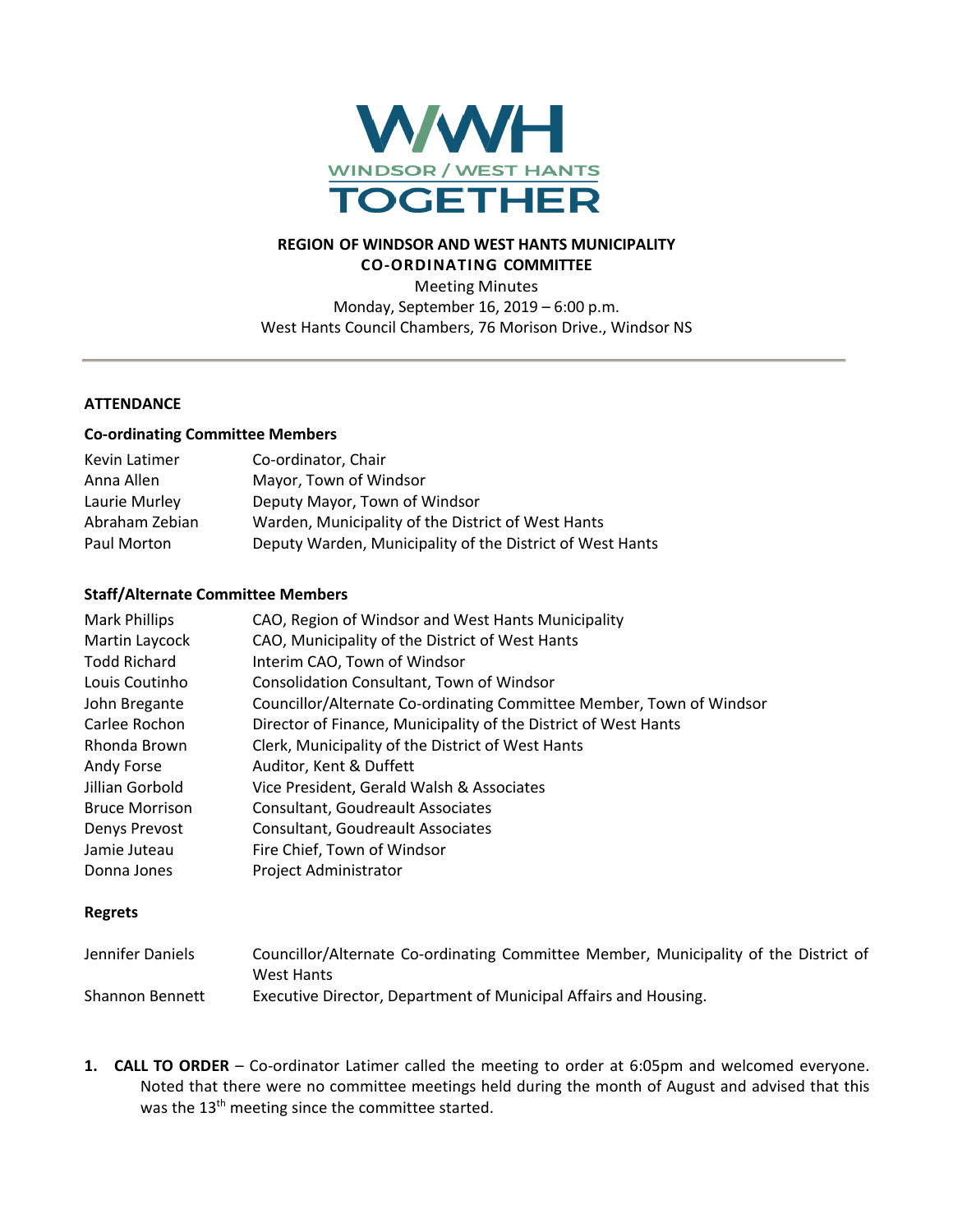**2. APPROVAL OF AGENDA** – Additions and/or Deletions

# **MOVED/SECONDED THAT THE AGENDA BE APPROVED AS AMENDED/CIRCULATED. MOTION CARRIED**

**3. APPROVAL OF MINUTES** – Meeting of July 22, 2019

### **MOVED/SECONDED THAT THE MINUTES BE APPROVED AS CIRCULATED. MOTION CARRIED.**

#### **4. DELEGATIONS / PRESENTATIONS (if any)**

(a) CAO Welcome/Introduction – Co-ordinator Latimer & CAO Phillips

- Co-odinator Latimer, on behalf of the Committee, offered a formal welcome to the new and first CAO for the Region of Windsor and West Hants Municipality, Mark Phillips.
- Noted that today was the first day for the CAO and offered congratulations and well wishes. Thanked him for the work he has done leading up to his new role and for making himself available to get prepared.
- CAO Phillips thanked the Committee for a very warm welcome and advised he was looking forward to diving into the work the Committee was doing.
- Stated his priority today was familiarizing himself with the environment as the org chart is a key piece and added that staff are the most valuable resource. Thanked Gerald Walsh Associates for their work to date and noted he was looking forward to working with Ms. Gorbold to make the organizational chart their top priority.
- Warden Zebian welcomed CAO Phillips on behalf of West Hants, Council, staff, and the residents. Stated he was excited to work with CAO Phillips and looks forward to a prosperous future.
- Mayor Allen stated that she and the Town of Windsor welcome CAO Phillips as well. Noted he was already working on things that were important to them.
- (b) Gerald Walsh Associates Update on HR Vice President, Jillian Gorbold
	- Ms. Gorbold passed out a Progress Update Report to the Co-ordinating Committee members.
	- Reviewed the highlights of the Report with the Committee on work that has been completed to date and identified the work yet to be done.
- (c) Fire Services Report (Interim) Consultants Bruce Morrison and Deny Prevost
	- Mr. Prevost reviewed his report and went over the highlights with the Committee members.
	- Mr. Morrison wanted to compliment and thank staff and firefighters for their assistance in getting information and data required so that their work could continue.
	- Stated the original date for completion was November the  $3<sup>rd</sup>$  but has since been pushed out to November  $9<sup>th</sup>$ . Noted this date was contingent on getting all of the required data back by September 30<sup>th</sup>.
	- Co-ordinator Latimer asked Mr. Morrison for clarification on what he had in mind in terms of the November  $9<sup>th</sup>$  timeline. Mr. Morrison advised that this would be the date they would have their prefinal draft ready to go to staff for review before being finalized.
	- Co-ordinator Latimer asked if there was anything that is needed from the Committee at this point in order to continue with their work and stay within the timelines? Mr. Morrison indicated not at this time.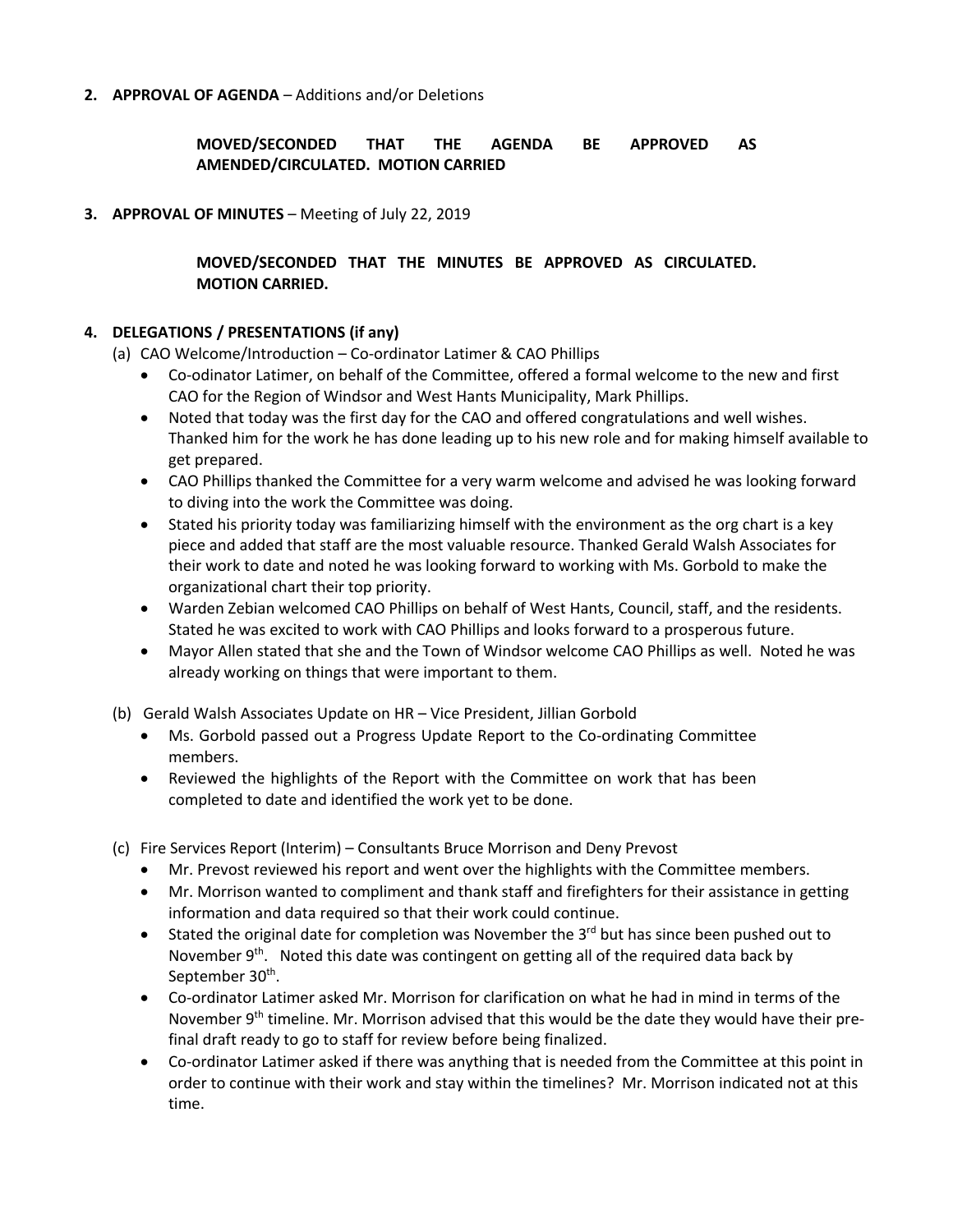• Mayor Allen stated that there is a lot of human factor in the work being done in the Fire Services review and appreciated the challenges faced by the consultants. Mayor Allen acknowledged the Towns Fire Chief Jamie Juteau, noted he was very knowledgeable and understands the service very well.

Mr. Morrison & Mr. Prevost left the meeting at 6:42pm.

- (d) Quarterly Financial Update Director of Finance, Carlee Rochon
	- Ms. Rochon provided an overview of her Quarterly Report, went over the highlights with the committee members.
	- Mayor Allen asked if the Department of Municipal Affair have indicated any direction at this time, should the Co-ordinating Committee be over budget by the end of the transition.
	- Ms. Jones advised that she discussed the pressure that was identified in the Quarterly Report with staff at DMA. Was advised, at this time, there would be no new funds should the Co-ordinating Committee be over and should do their best to stay within budget.
	- Co-ordinator Latimer noted for the Committee that the numbers in the report presented were as of the end of June and were not reflective of expenses to date. Advised the Committee that a future report would be presented that would reflect the actual expenses to date to include the months of August and September.
	- Co-ordinator Latimer stated that at this stage, there was not a current reliable forecast for what we are going to need to finish the project. Noted that he would come back to the Committee with a report with costs to date as of the end of September and with a realistic forecast of what would be needed in order to finish the project the way it needs to be completed. Advised that the budget was allocated based on what was thought to be needed at the time based on the information that was available at that time.
- (e) Financial Statements Andy Forse, Ken & Duffett
	- Mr. Forse provided a brief background on audit and advised that Kent & Duffett's job was to provide an opinion on the Financial Statements for the Region of Windsor and West Hants Municipality.
	- Commented on internal controls and noted four as being most important. Oversight being key and advised the Committee members they should make observations and ask for follow up as to where the numbers came from. Other controls noted were authorizations, approvals and segregation of duties.
	- Mr. Forse presented the Financial Statements for fiscal year ending March 31, 2019 and noted that they were providing an unqualified opinion on them.

### **MOVED/SECONDED THAT THE CO-ORDINATING COMMITTEE APPROVE THE AUITORS REPORT FOR FISCAL YEAR ENDING MARCH 31, 2019. MOTION CARRIED**

Mr. Forse left the meeting 7:11pm

### **5. BUSINESS ARISING FROM PREVIOUS MINUTES**

- (a) Work Plan Updates Co-ordinator Latimer
	- Co-ordinator Latimer provided a review of the Work Plan and highlighted elements that were either completed, in progress or pending at this stage of the project.
	- Advised that a decision was provided by NSUARB, followed by the Order, which approved the new governance structure, a Mayor and 11 polling districts.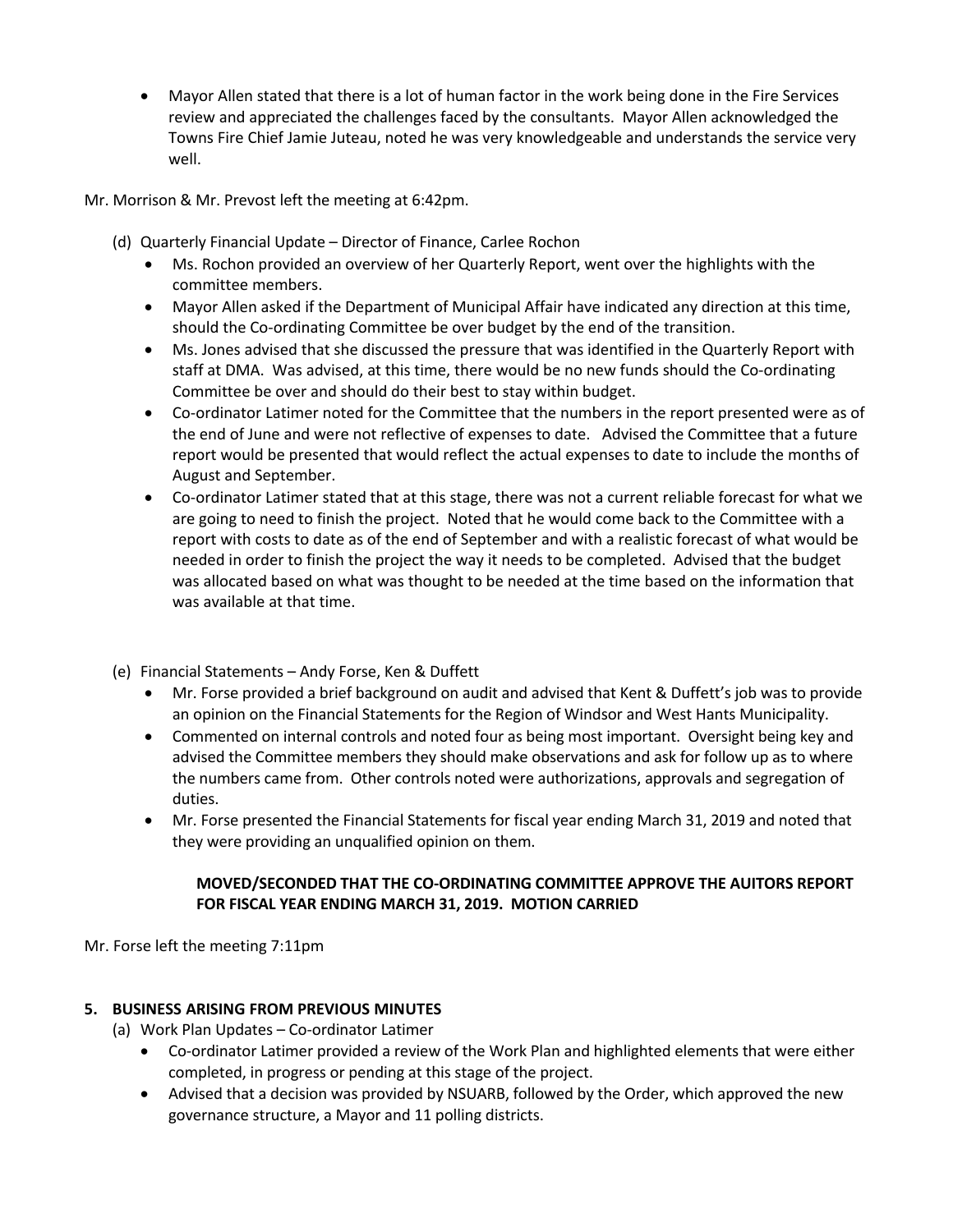- Co-ordinator Latimer also commented on progress regarding election readiness, the work being done on the HR structure, CAO Onboarding and provision of Services and Infrastructure. Advised that an update on Planning Services would be provided later in the fall.
- Noted the importance of the work plan and advised that it was a good legacy document for when the project was completed.
- Advised the Committee that there was a workshop planned for later in the month with Mr. Dauphinee from DMA around tax structures, and what, if any, tax implications might there be for the two units moving forward as a result of consolidation. Indicated they would come back to the Committee in either October or November with the results of the workshop.
- Co-ordinator Latimer stated that now that the new CAO is onboard, they will be making decisions regarding the Administrative Structure and will be coming forward with it this fall.
- On Public Engagement, advised there have been several Community Events and noted that survey results received to date totalled approximately 700, with a goal set for 1000.
- Stated the Committee was doing a great job of putting the Consolidation project on the map, not just beyond Windsor and West Hants, but beyond Nova Scotia as well. Shared the latest copy of Municipal World, which is a National publication and contained an article on the Consolidation and the work of the Committee. Also noted that Chrystal Remme was invited by the Association of Municipal Administrators to participate on a panel and make a presentation on "The Journeys of Municipal Consolidation" at their fall conference in Digby.
- Co-ordinator Latimer advised he was invited by the Valley Chamber of Commerce to come speak about the Legislation and the mandate of the Co-ordinating Committee.
- Advised the Committee that the Consolidation project was chosen by the Dalhousie Management Without Borders Program. A team of students will create a document that could be used by other Municipalities considering governance changes. It would serve as a benchmark standard for a retrospective study that could be done in five years to determine if the anticipated benefits of consolidation have been achieved.
- Mayor Allen asked if there were any associated cost to the Committee for the work being done by the Dalhousie students. Co-ordinator Latimer advised that there should not but noted there could be some minimal cost for travel.

(b) Campaign School – DMA Update

- Discussions were had around two options put forward by Mr. Dauphinee via e-mail to hold a Campaign School for the elections being held in March for the new Regional Council. Co-ordinator Latimer advised that the options were to use transition funds and hire a Consultant to hold a Workshop in the fall, or have the Advisory Services staff from DMA run a workshop using the materials that were developed for the 2016 election.
- Unanimous consensus by all Committee members that option two was preferred for the Campaign School workshop.
- Deputy Mayor Murley noted that there could be expenses around advertising for the Campaign School, and Mayor Allen asked that the workshop be held sooner rather than later.

# **6. STAFF REPORTS (if any)**

- (a) Election Update Rhonda Brown
	- Rhonda reviewed her presentation on the 2020 election and highlighted the timelines and process to get to Election day.
	- Co-ordinator Latimer asked what the sense of timing was around advertising for the poll workers. Ms. Brown advised that they would be putting information on the website and would start advertising in November. Hoping to have a full list of people by January.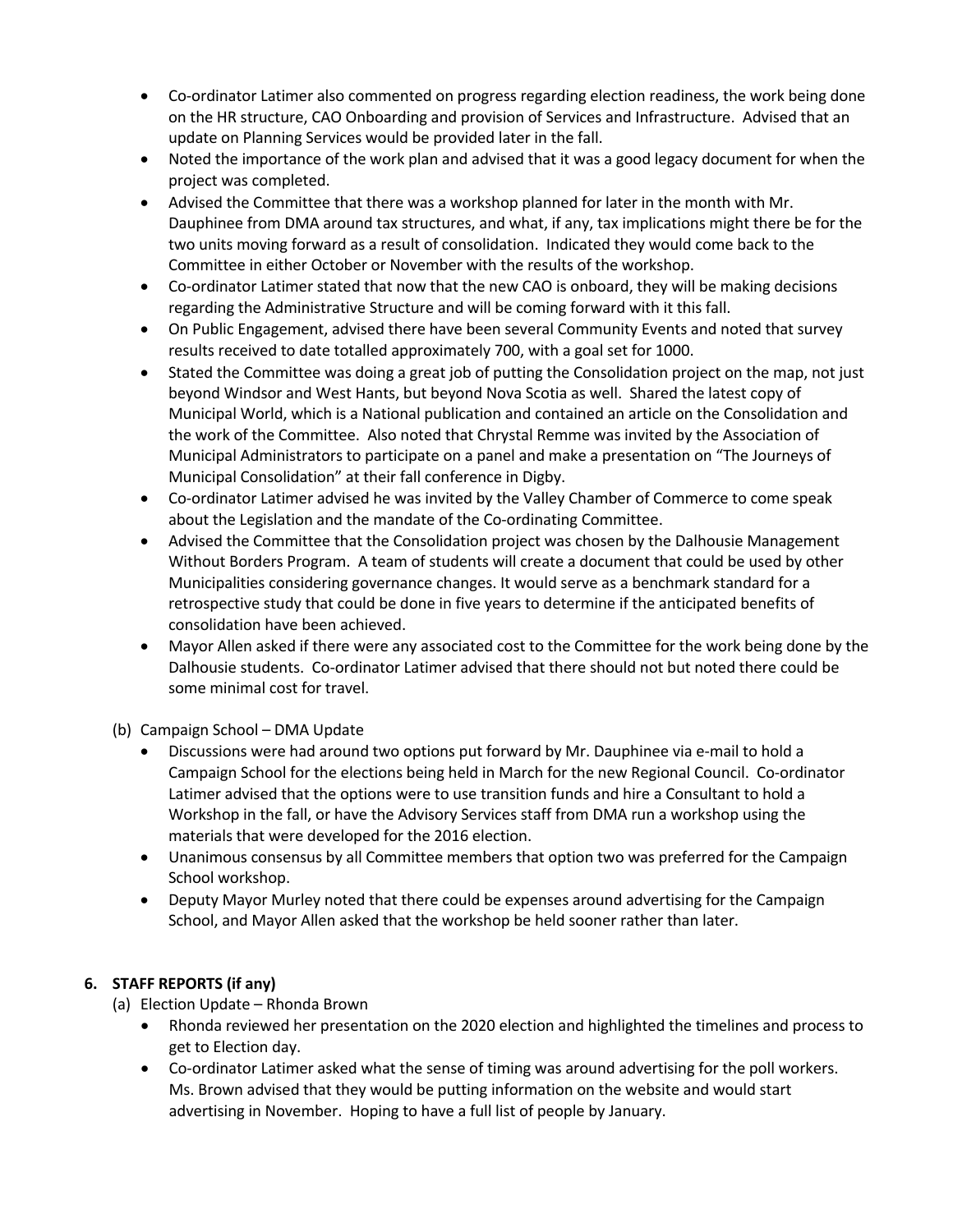• Ms. Brown noted she may have some difficulties around the budget for the election. Advised that some of the halls they were hoping to use were coming in at a higher cost then they had allowed for.

Mayor Allen commented on an article she had read in the Municipal World publication regarding the banning of all campaign signs, in Federal, Provincial and Municipal elections. Apologized, as she was the first one to put up a campaign sign in the Town of Windsor many years ago. Felt that maybe it would be a small step in this area to ban Municipal signage for campaigning. Suggested, and put on the table for consideration, that the Co-ordinating Committee not allow Municipal election signs in this upcoming election. Co-ordinator Latimer invited member's thoughts around the suggestion. It was determined that articles around this issue be forwarded to the Committee members for their review and consideration.

- (a) Community Culture & Heritage Funding Report Martin Laycock
	- CAO Laycock provided an overview of the Recommendation Report for the Community Engagement Project.
	- Deputy Murley ask if anything had changed since the original conversation regarding this project. CAO Laycock advised that one of the big changes was that it was not as specific as the Happy Communities Project model. It was more removed from that process, and the reason being was that they want to be sensitive to the communities that they are engaging, to be sure that they have a facilitator that can adequately meet their needs.
	- Deputy Murley asked, based on budget discussions earlier, was there flexibility in the transition budget to allow for this \$10,000. CAO Laycock stated that it is a consideration for budget, but that he would argue spending \$10,000 to get \$50,000 was a reasonable investment. Noted it was an important part of this process to ensure we get the voices of all people in the consolidation process.
	- Warden Zebian asked how they would identify the project lead. CAO Laycock advised that he was working with CCH as they have resources available to help identify a project facilitator and lead. Also, happy to work with groups within the Community to help identify that lead.

### **MOVED/SECONDED THAT THE CO-ORDINATING COMMITTEE SUPPORT THE AWARD OF \$50,000 TO THE REGIONAL MUNICIPALITY OF WINDSOR AND WEST HANTS FROM COMMUNITY CULTURE AND HERITAGE'S DIVERSITY AND COMMUNITY CAPACITY FUND BY COMMITTING AN ADDITIONAL \$10,000 TO THE PROJECT. MOTION CARRIED**

### **7. BILL 55, SECTION 12 ITEMS**

- (a) Request for Reserve Fund Withdrawals Recommendation Report
	- Interim CAO Richard provided an overview and noted the highlights of the Recommendation Report.
	- Noted that there were originally nine items but now there are only seven as two were previously approved.
	- Co-ordinator Latimer asked if there was a Resolution of the Council on the \$72,000 for the demolition and remediation of the two Town owed properties. Interim CAO Richard noted that there was at the Town's last meeting for the Committee of the Whole.

**MOVED/SECONDED THAT THE CO-ORDINATING COMMITTEE APPROVE THE LIBRARY HEAT PUMP REPLACEMENT BE FUNDED FROM THE TOWN'S OPERATING RESERVE IN THE AMOUNT OF \$16,673. MOTION CARRIED**

**MOVED/SECONDED THAT THE CO-ORDINATING COMMITTEE APPROVE THE SUBMERSIBLE SEWAGE PUMPS BE FUNDED FROM THE TOWN'S SEWER RESEVE**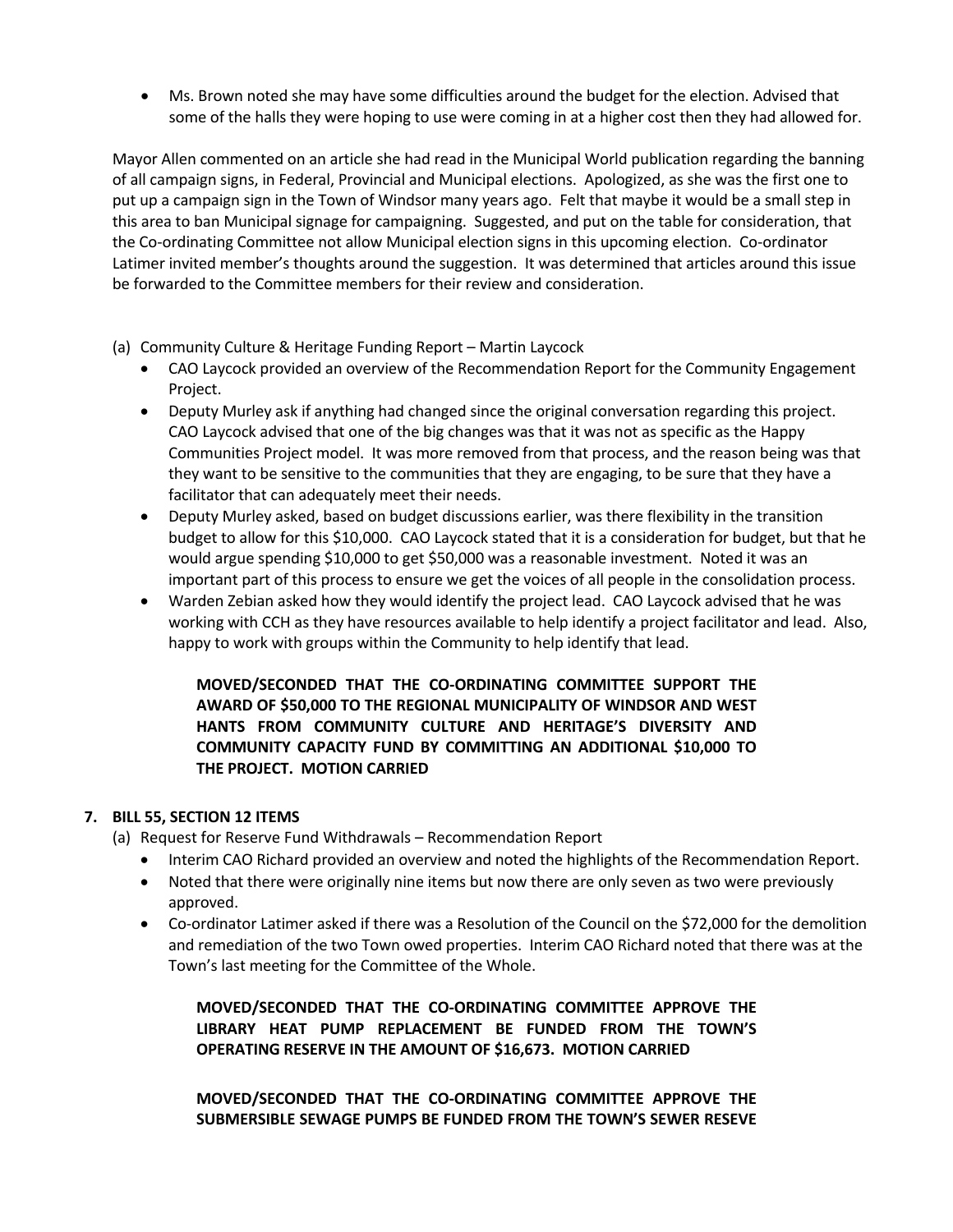**IN THE AMOUNT OF \$37,950. MOTION CARRIED**

**MOVED/SECONDED THAT THE CO-ORDINATING COMMITTEE APPROVE THAT \$10,000 BE TRANSFERRED FROM THE TOWN'S OPERATIONING RESERVE, AS REQUIRED, TO TOWN OPERATIONS TO OFFSET EXPENDITURES FOR THE WATERFRONT GAZEBO ROOF REPAIR PROJECT. MOTION CARRIED**

**MOVED/SECONDED THAT THE CO-ORDINATING COMMITTEE APPROVE THAT \$69,644 BE TRANSFERRED FROM THE TOWN'S OPERATING RESERVE, AS REQUIRED, TO TOWN OPERATIONS TO OFFSET EXPENDITURES FOR THE OLD PARISH CEMETERY WALL REPAIRS. MOTION CARRIED**

**MOVED/SECONDED THAT THE CO-ORDINATING COMMITTEE APPROVE THE AGRICULTURAL SOCIETY'S REQUEST OF \$50,000 TO HELP WITH THE SPRINKLER SYSTEM EXPENDITURES, BE FUNDED FROM THE TOWN'S OPERATING RESERVE. MOTION CARRIED**

**MOVED/SECONDED THAT THE CO-ORDINATING COMMITTEE APPROVE THAT \$34,792 BE TRANSFERRED FROM THE TOWN'S OPERATING RESERVE, AS REQUIRED, TO TOWN OPERATIONS TO OFFSET EXPENDITURES FOR THE FIRE FIGHTERS BOOTS AND BUNKER GEAR. MOTION CARRIED**

**MOVED/SECONDED THAT THE CO-ORDINATING COMMITTEE APPROVE THAT UP TO \$72,000 BE TRANSFERRED FOR THE TOWN'S OPERATING RESERVE, AS REQUIRED, TO TOWN OPERATIONS TO FUND THE EXPENDITURES FOR DEMOLITION AND REMEDIATION OF TWO TOWN OWEND PROPERTIES. MOTION CARRIED**

• Warden Zebian noted that \$72,000 was a lot of money and asked if this would make the lands more valuable or was there an idea of what the value would be after remediation. Interim CAO Richard advised that they did have an appraisal on one of the pieces of property and in that appraisal, it was identified that if they do demolish the current structures that are on these two pieces of land that they would be of more value.

#### **8. ADDITIONS TO THE AGENDA** – if any

- (a) Windsor Hockey Heritage Society (WHHS) Letter
	- Co-ordinator Latimer noted the letter from the Windsor Hockey Heritage Society that was included in the agenda package.
	- Advised that with regards to the naming of the new Municipality, they would take the results of the Community Engagement survey, prepare a report with the results and turn it over to the new Council. Asked the Committee members if they felt there was anything that they should or could do at this point.
	- Mayor Allen noted that what the WHHS would like to do is speak before Joint Council but there is no longer a Joint Council, so the Co-ordinating Committee is it. Thought it would be a good gesture to have them come and speak to the Committee and have them explain the background fully.
	- Warden Zebian agreed, thought it would be beneficial to have them come and speak.